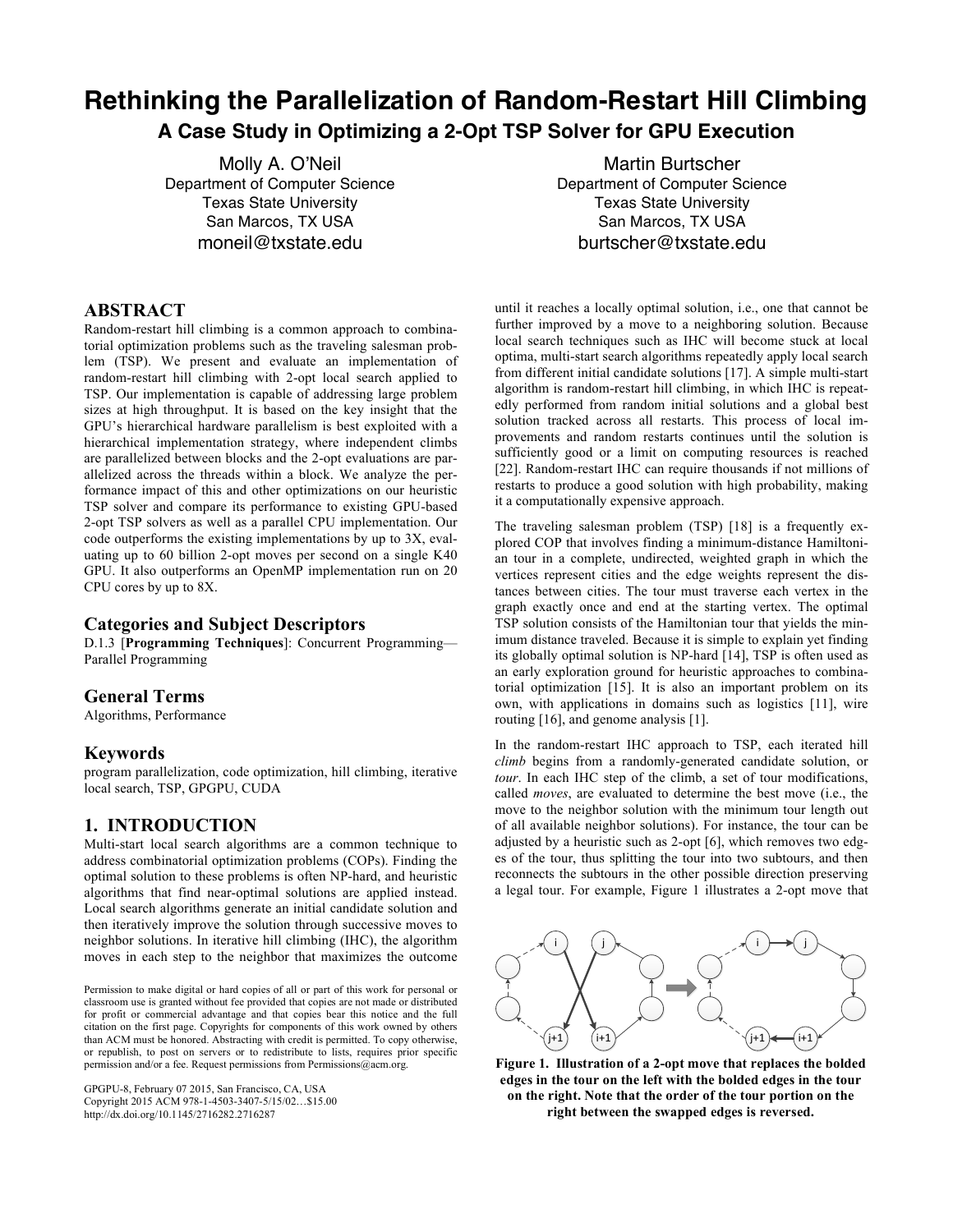removes the tour edges  $(v_i, v_{i+1})$  and  $(v_j, v_{j+1})$  and adds edges  $(v_i, v_{j+1})$  $v_i$ ) and  $(v_{i+1}, v_{i+1})$ . At each IHC step, all possible 2-opt moves are evaluated and, if a move that reduces the tour length is found, the tour is modified by applying the best 2-opt move. The IHC iteration then continues by evaluating all possible 2-opt moves from the new tour; this process repeats until a local optimum is found (i.e., when no 2-opt moves can further improve the tour). At that point, the best tour and tour length are recorded and the process restarts from a new randomized candidate solution. After each climb, the local optimum is compared to the best solution thus far and saved if a new global minimum tour length has been found.

Because it is computationally expensive, exhibits large amounts of parallelism, and requires little synchronization, random-restart TSP is a promising candidate for general-purpose GPU acceleration. Within an individual hill climb, each IHC step depends on the previous step and therefore must execute serially. However, each of the restarts, or *climbers*, is independent and can be processed in any order, including concurrently. Within each IHC step, the evaluation of each possible 2-opt move from a tour is also independent. Two previous implementations of 2-opt TSP solvers that run entirely on the GPU exist in the literature. Both parallelize the climbers, with a climber assigned per thread and sequential 2-opt evaluation within each climber.

This approach has several disadvantages. In order to fully utilize the GPU, it requires a large number of climbers even when fewer climbers are sufficient to obtain good solution quality. Each climber must store its own tour order, resulting in a large memory footprint and reduced locality. Each climber executes its hill climb sequentially, including sequential move evaluation, which can lead to long latency to the discovery of the first local optima. Lastly, assigning each thread an independent climber results in branch divergence because nearby threads execute unrelated climbs. We present a 2-opt TSP solver that addresses these issues by assigning independent climbers to thread blocks rather than threads, utilizing the threads within a block to parallelize the move evaluations. This approach minimizes divergence, allows for more locality within each GPU core, greatly reduces the active working set size, and can fully load the GPU with fewer climbers.

This paper makes the following main contributions.

- We present a CUDA-based 2-opt TSP solver for large problem sizes that outperforms prior implementations.
- We describe several key optimizations included in our implementation and analyze their performance impact.
- We demonstrate that a hierarchical strategy for parallelizing climbers across blocks and move evaluation between the threads within a block may be the most effective approach to accelerating random-restart local search on GPUs.

The rest of this paper is organized as follows. Section 2 reviews existing work. Section 3 details our implementation and optimizations. Section 4 describes the methodology by which we measure the performance. Section 5 summarizes the individual GPU and CPU implementations we compare. Section 6 presents our findings and compares our implementation with prior work. Section 7 summarizes and concludes.

### **2. BACKGROUND AND RELATED LITERATURE**

NVIDIA GPGPU architectures have a two-level compute hierarchy composed of multiple streaming multiprocessors (SMs), or *cores*, each composed of multiple tightly coupled *processing elements* (PEs). CUDA programs specify the behavior of parallel threads; these threads are grouped into blocks and the blocks are assigned to SMs as SMs become available. The threads within a block share a software-controlled cache (*shared memory*) and fast synchronization hardware. Between blocks, synchronization and data exchange require accesses through slower, off-core global memory. Sets of adjacent threads (called a *warp*, currently 32 threads for NVIDIA GPUs) within a block must share the same control-flow path to execute in parallel on the PEs. If they suffer from branch *divergence*, their execution will be serialized into smaller sets of threads with identical control flow. Additionally, memory accesses from threads within the same warp must be *coalesced* to the same 128B cache line or their execution will be serialized by the hardware. In general, GPUs require large amounts of parallelism and minimal global synchronization for good performance.

The majority of GPU-based approaches to the traveling salesman problem implement a variation of Ant Colony Optimization (ACO) [9], a meta-heuristic algorithm based on the natural ability of ants to discover, collaboratively, the shortest path between their nest and a food source by depositing pheromones along their traveled paths. ACO algorithms simulate the behavior of individual ants, which travel independently and construct a solution based on the pheromone trails left by other ants in previous iterations. Thus, this algorithm is highly parallelizable [10]. Many CUDA implementations of ACO TSP solvers exist [2][4][8][27]. ACO algorithms, while successful at solving many COPs, require the storage of a pheromone matrix that becomes impractically vast at large problem sizes [8]. There have also been a handful of GPU implementations of genetic algorithms (GAs) applied to TSP [5][13]. In this paper, we examine TSP as a test case for iterative hill climbing, which has many other applications (e.g., finding a maximal parsimony phylogenetic tree [12]). As such, we do not directly compare our 2-opt implementation to TSP solvers based on other algorithms.

### **2.1 2-Opt TSP for the GPU**

Two previous publications present 2-opt TSP solvers that run entirely on the GPU.

O'Neil et al. [19] present a CUDA TSP solver capable of solving (with near-optimal solution quality) problem sizes up to 110 cities, achieving a speedup of 61X over a sequential CPU implementation and roughly equaling the performance of a pthreads implementation on 32 CPUs with 8 cores each. Their implementation parallelizes 100,000 random restarts by assigning individual climbers to threads. Initially, a single climber is assigned to each thread; successive climbers are obtained from a global worklist (via atomic increments) to ensure load balance between climbs, since climbs require a variable number of IHC steps to find a local minimum. A single critical section at the end of each climb tracks the global best solution via atomic operations on global memory.

Each thread serially performs the steps of the IHC algorithm, including sequential evaluation of all possible 2-opt moves at each step. The 2-opt moves are evaluated in two nested *for* loops that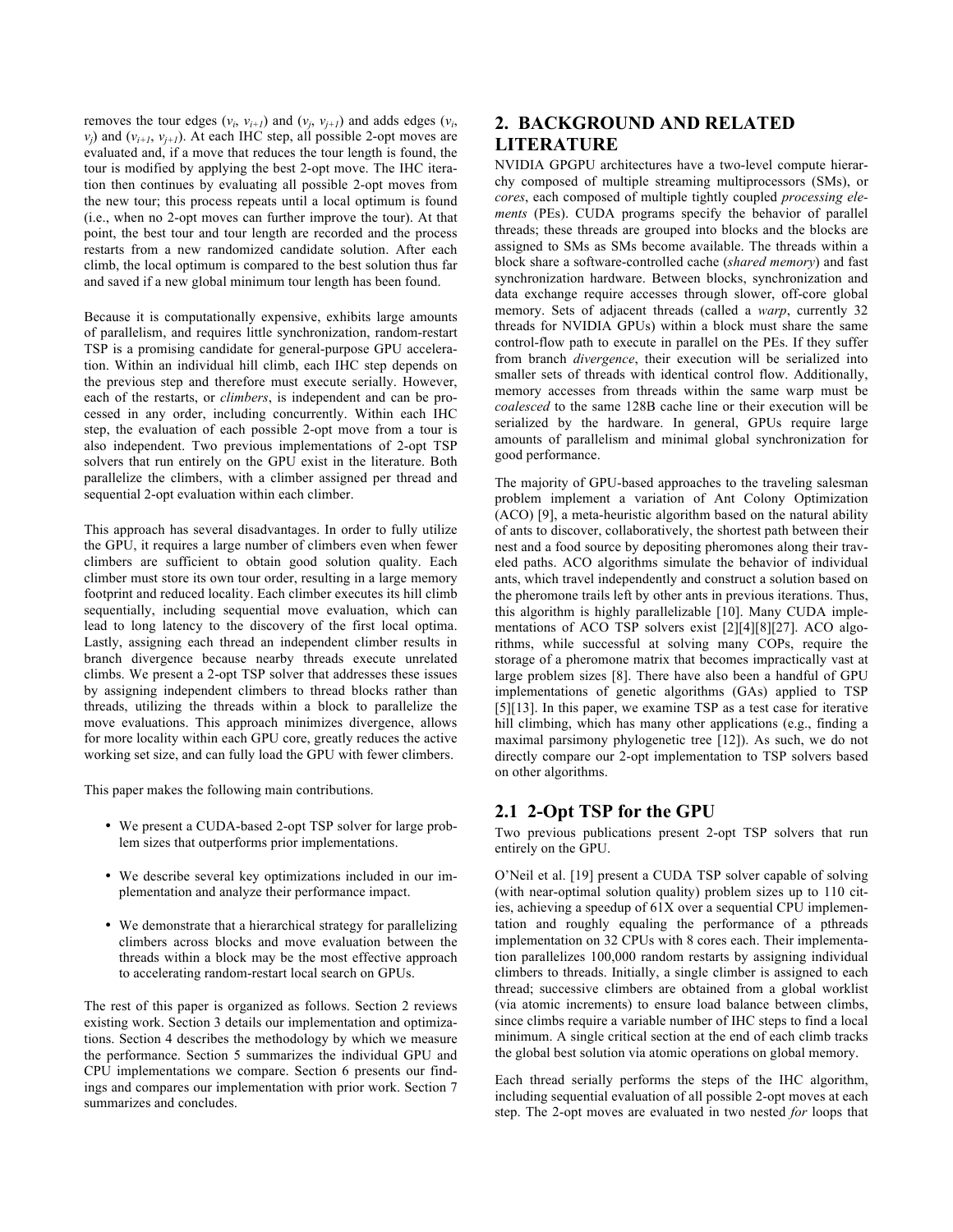```
// city[i] is the coordinate index of ith city
// in tour order
#define dist(a,b) dmat[city[a]][city[b]]
do {
 minchange = 0
 for (i = 0; i < cities-2; i++) {
 for (j = i+2; j < cities; j++) {
 change = dist(i,j) + dist(i+1,j+1)
 - dist(i,i+1) - dist(j,j+1)
 if (minchange > change) {
 minchange = change
          if (minchange > change) {<br>minchange = change<br>mini = i, minj = j
           }
       }
 }
   if (minchange < 0)
 // apply best 2-opt move
} while (minchange < 0)
```
**Listing 1. Pseudo code for the nested loops that evaluate the 2-opt moves**

compute the best pair of edges to remove and reconnect in the other direction. These loops are optimized to avoid duplication in city pairs due to symmetry as well as to prevent the evaluation of adjacent edges in the tour, the swapping of which can never result in a change of the tour length. For example, for a problem with *n* cities, the outer *i*-loop iterates from the  $1<sup>st</sup>$  to the *n*-2<sup>nd</sup> city while the inner *j*-loop iterates from the  $i+2<sup>nd</sup>$  to the  $n<sup>th</sup>$  city. The tour cost is never actually computed during the move evaluation; the change in tour cost of each move is sufficient to pick the move that results in the greatest tour length reduction. Pseudo code for the nested *for* loops that perform the move evaluation is shown in Listing 1. Additionally, the code optimizes the loop nest by register-caching the *j*-loop-invariant variables in the outer *i*-loop.

The code keeps an array of cities representing the tour order in local memory for each thread, which ensures cached and coalesced accesses. To allow for fast 2-opt evaluation, the distances between cities are pre-computed and stored in a two-dimensional distance matrix in shared memory. For a GPU with 48kB of shared memory, this  $O(n^2)$  storage requirement limits the implementation to problem sizes of 110 cities or fewer.

Rocki and Suda [24] present a modification of the above implementation that allows for problem sizes up to around 6,000 cities. Their implementation is based on the insight that the computationoriented architecture of GPUs encourages recalculating data rather than storing it in shared memory (which is very limited) or offchip (which has very high latency). Instead of pre-computing the distance matrix and keeping it in shared memory, their code stores the city coordinates in shared memory and recomputes the distances between cities as needed. This implementation underperforms the distance matrix implementation by up to fifty percent; however, it has an  $O(n)$  storage requirement and can solve much larger problem sizes.

### **2.2 Hierarchical Parallelization**

Parallelism exists in two phases of the random-restart IHC algorithm: between independent climbers, and between the evaluations of each 2-opt move during an IHC iteration. A handful of publications have addressed parallelizing only the local search (e.g., the 2-opt move evaluations) on the GPU. Rocki and Suda observe that at least 90% of the time during iterated local search is spent on the local search itself. They present GPU-based 3-opt [23] and 2-opt [25] local search for TSP, performing the rest of the iterated local

search (which permutes local search results to generate each next starting tour rather than restarting from a random tour) on the CPU. Their implementation assigns one 2-opt swap evaluation per GPU thread. The city coordinates are copied to shared memory at the beginning of each local search phase, and atomic operations on global memory are used to determine the best 2-opt move. Similarly to the second implementation described above, distances are re-calculated as needed from the coordinates. Because the GPU performs only the local search and tours are permuted on the CPU, the city coordinates can be stored in shared memory in tour order, avoiding scattered reads and removing the need for GPU storage of a separate array of cities in tour order.

Our TSP solver is based on the key insight that the hierarchical structure of the GPU hardware suggests a hierarchical approach to parallelizing random-restart hill climbing, leveraging both parallelism between independent climbers at the block level and between the outer loop of move evaluations at the thread level. Hierarchical parallelization is in itself not new. Hybrid parallelization schemes for exploiting both task-level and loop-level parallelism on message-passing clusters of shared-memory processors are common in the literature [21]. Nested data parallelism [3] is based on the recognition that sub-computations of a data-parallel operation may themselves exhibit data parallelism, and this idea has been extended to discussions of inter- vs. intra-operator parallelism [20]. In the context of TSP, a prior GA-based TSP solver for the GPU [13] parallelized population individuals between thread blocks and the crossover operator and 2-opt local search between threads within the block. Their implementation achieves speedups of up to 24X over a serial CPU implementation of the same algorithm. Delévacq et al. present a GPU strategy for iterative local search using the 3-opt heuristic that assigns a climber per block [7]. A single thread of the block is then in charge of applying local search to the solution, but the 3-opt move evaluation is parallelized between the threads in the block. This is equivalent to parallelizing the innermost loop of the move evaluation. Their code results in a 6X speedup over serial CPU code for 2048 cities.

To our knowledge, ours is the first implementation of an iterative hill climbing TSP solver that runs entirely on the GPU and hierarchically parallelizes both the independent climbers and the outer loop of the move evaluation.

# **3. IMPLEMENTATION AND OPTIMIZATIONS**

This section discusses our 2-opt TSP solver implementation and several of its most important code optimizations. The individual performance impact of each optimization is detailed in Section 6. Our open-source CUDA implementation is publicly available at http://cs.txstate.edu/~burtscher/research/TSP\_GPU/.

Our code incorporates several optimizations from prior works. Listing 2 below illustrates the impact of these optimizations on the pseudo code for the nested move evaluation loops. Inner *j*-loopinvariant variables are cached in the outer *i*-loop of the 2-opt evaluation. At each IHC step, the code avoids calculating the full tour length by instead tracking the net change in tour length; the final tour distance is calculated only at the end of each climber's execution when a locally optimal change in length has been found. Additionally, distances between cities are recalculated from the city coordinates each time they are needed to avoid storing an  $O(n^2)$  distance matrix.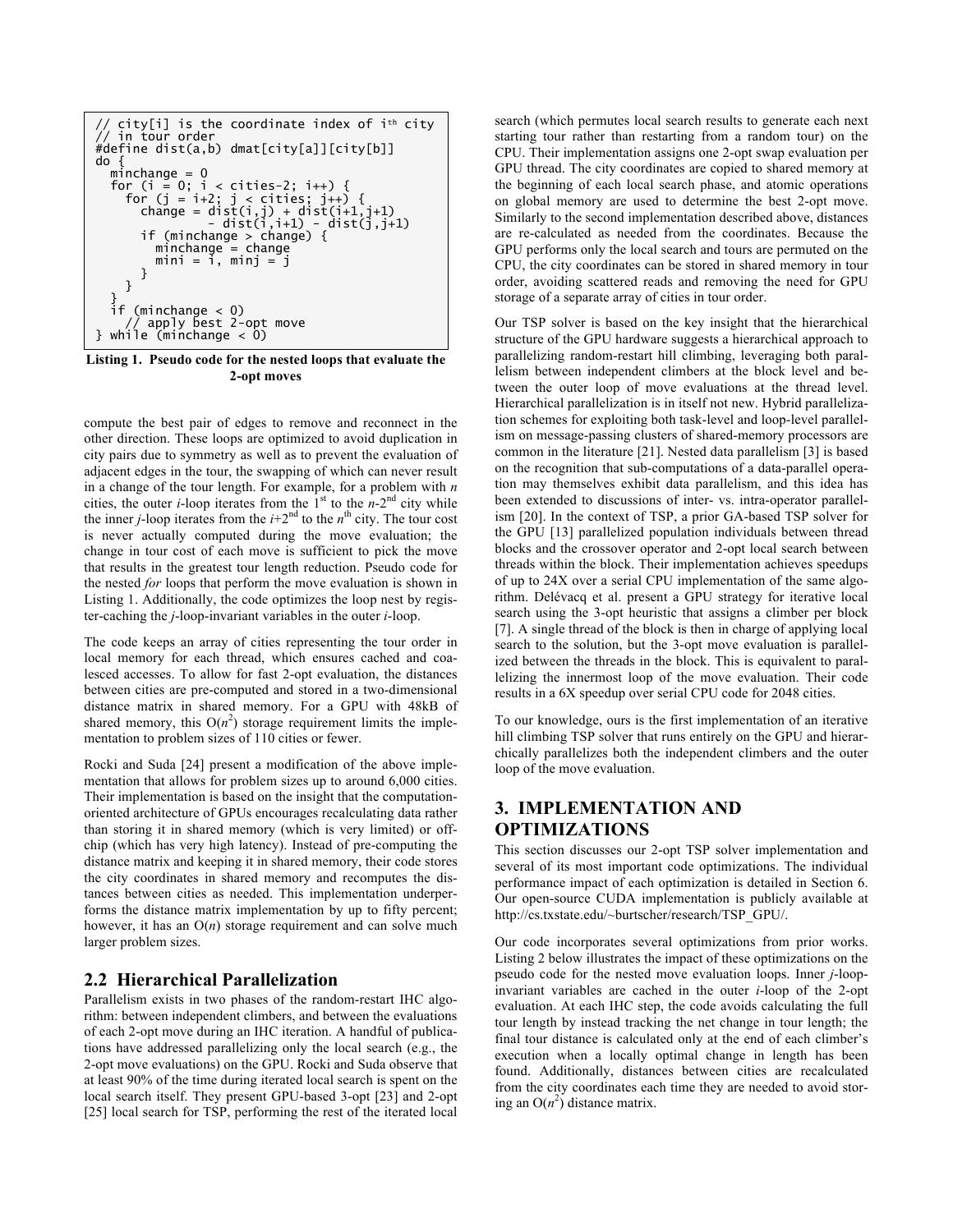```
/ x[i] and y[i] are the coordinates of ith
// city in tour order
#define dist(a,b) sqrtf(
 (x[a] - x[b]) * (x[a] – x[b])
 + (y[a] – y[b]) * (y[a] – y[b]) )
do {
 minchange = 0
  for (i = 0; i < cities-2; i+1) {
 minchange += dist(i,i+1)
 for (j = i+2; j < cities; j++) {
 change = dist(i,j) + dist(i+1,j+1)
 - dist(j,j+1)
       if (minchange > change) {
         minchange = change
         mini = i, minj = j }
     }
    minchange -= dist(i,i+1)
 }
   if (minchange < 0)
 // apply best 2-opt move
} while (minchange < 0)
```
**Listing 2. Pseudo code for 2-opt evaluation loops after caching j-loop invariant variables at outer loop and re-calculating distances as needed**

### **3.1 Intra-Parallelization of the Move Evaluation**

In the random-restart IHC approach to TSP, the climbers are entirely independent, requiring only a single critical section at the end to track the global best solution. Within the climbers, the evaluation of each possible move to a neighbor (i.e., the 2-opt swaps) is also independent. However, identifying the best 2-opt swap out of the  $O(n^2)$  possibilities at each IHC step requires a reduction operation, which necessitates  $log_2$ (thread count) steps involving synchronization and data exchange. Our implementation exploits this hierarchical parallelism in the algorithm and maps it to the hierarchical GPU architecture. Thus, rather than assigning a climber to each thread as in previous implementations, our code assigns a climber to each thread block. Because all threads within a block share the same tour order at each IHC step and distances are recalculated as needed from the coordinates, the coordinate arrays can be permuted directly in tour order (rather than requiring a separate array of ordered city indices).

Each climber initially copies the city coordinates into local memory in parallel, accessing coordinate indices by thread index to ensure coalescing. One thread in the block is responsible for generating the initial random tour by randomly permuting the coordinate arrays. This is done serially as its runtime is insignificant. The IHC process then proceeds: each climber (block) evaluates all possible 2-opt moves, applies the best move, and repeats until a local minimum is found (i.e., until no 2-opt move will improve the tour length). At each IHC step, the threads within a block evaluate the possible 2-opt moves in parallel. Each thread is assigned one or more iterations of the outer *i*-loop. If there are fewer cities than maximum threads allowed per block (i.e., 1024), each block is launched with a thread for each city and the outer *i*loop is fully parallelized; otherwise, the blocks are launched with 1024 threads and some or all the threads are responsible for multiple iterations of the loop. Each thread executes the iterations of the inner *j*-loop sequentially. Listing 3 illustrates the modification to the pseudo code of the nested move evaluation loops.

After all possible 2-opt moves have been evaluated, a reduction is performed between the threads in the block to determine the overall best 2-opt move from among the threads' individual best moves. This reduction requires several steps of synchronization; however, because each block executes an independent climber, this synchronization is limited to intra-block synchronization barriers. At the end of the reduction, each thread checks if its best tour modification was the best overall (i.e., if its best calculated change in tour length matches the result of the reduction). If so, the thread stores the pair of cities associated with the best 2-opt move to a buffer. Multiple threads may find 2-opt moves that yield an identical change in tour length. In case of ties, it is not necessary for the winning 2-opt move to be deterministic; however, the two city indices of the move must be stored as a single atomic transaction. In order to avoid requiring a lock, the code stores the two city indices in the upper and lower halves of a single integer value.

After another synchronization barrier to ensure that all threads have access to the best 2-opt move, the threads within the block apply the tour modification in parallel. A 2-opt swap between cities *i* and *j* results in a reversing of the segment of the tour between (and inclusive of)  $i+1$  and  $j$ . Threads with indices within the first half of this range participate in the reordering, each swapping their assigned coordinate with the proper offset in the second half of the segment. A final synchronization barrier ends the IHC step.

When a local minimum is found by a climber, a final parallel prefix scan sums the distances between adjacent tour cities to compute the length of the locally minimal tour. The first thread in the block executes an atomicMin() to replace the global best solution if a new global minimum tour length has been found.

#### **3.2 Shared Memory Tiling**

Since each climber (block) maintains a tour that is shared by all threads within the block, the city coordinates as well as the buffer used for the parallel reductions should ideally reside in shared memory. However, storage of all city coordinates in the small

```
do {
 for (i = thdID; i < cities; i += blkDim) buf[i] = -dist(i,i+1)
 __syncthreads()
   minchange = 0 // outer i-loop parallelized within block
 for (i = thdID; i < cities-2; i += blkDim){
 minchange -= buf[i] // +dist(i,i+1)
 // inner j-loop sequential
 for (j = i+2; j < cities; j++) {
 change = buf[j] + dist(i,j)
 + dist(i+1,j+1)
         if (minchange > change) {
            minchange = change
           mini = i, minj = j
         }
 }
     minchange += buf[i] // -dist(i,i+1)
    }
      __syncthreads()
      reduction to identify + apply best move
} while (minchange < 0)
```

```
Listing 3. Pseudo code for the intra-parallelized version of 
             the 2-opt move evaluation loops
```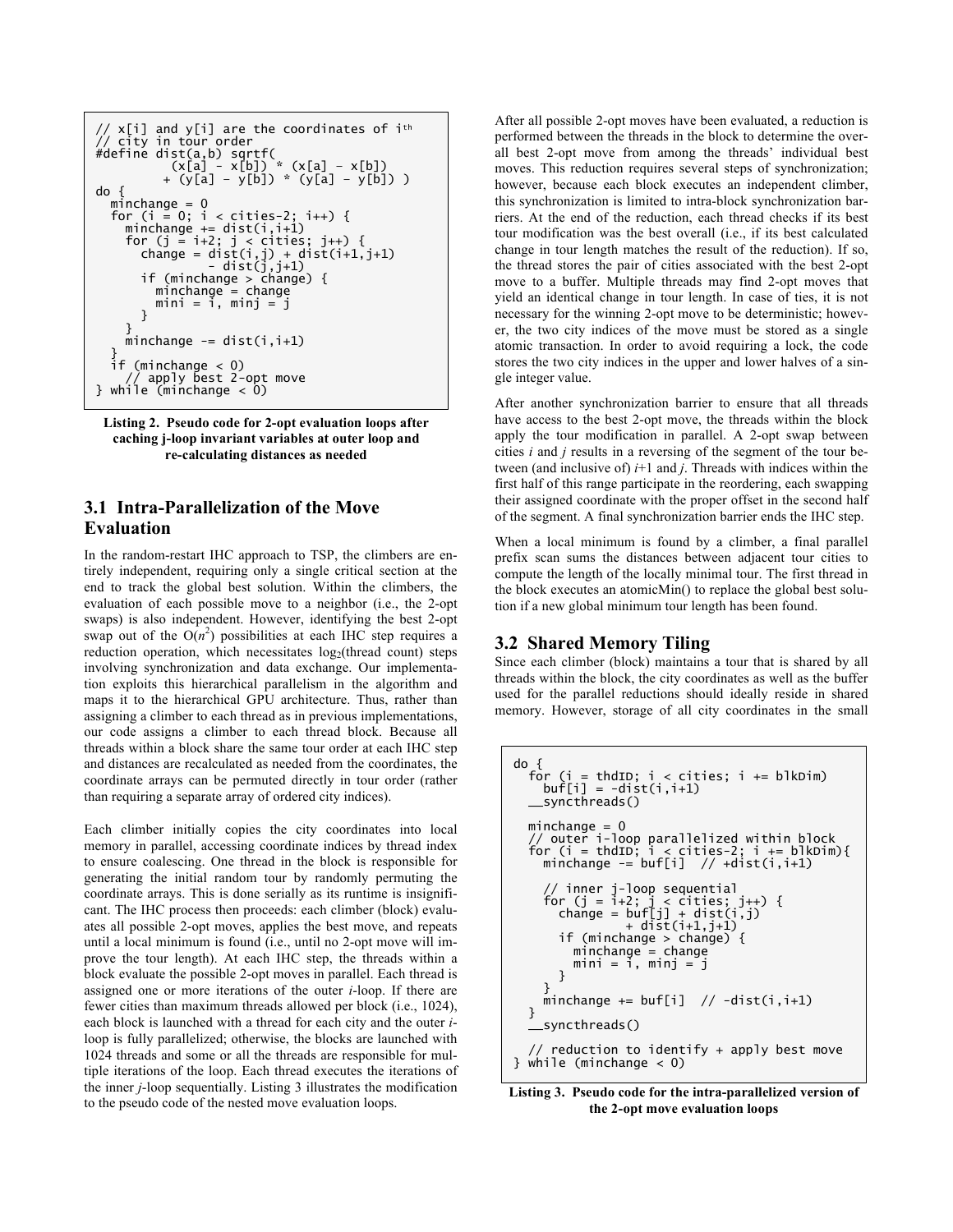```
#define shmem_dist(a,b) sqrtf( (shmem_x[a] - shmem_x[b]) * (shmem_x[a] - shmem_x[b])
 + (shmem_y[a] - shmem_y[b]) * (shmem_y[a] - shmem_y[b]) )
do {
 for (i = threadID; i < cities; i += blockDim)
      buf[i] = -dist(i,i+1) __syncthreads()
  minchange = 0
    for (i = threadID; i < cities-2; i += blockDim) { minchange -= buf[i]
// reversed j-loop order<br>for (jj = cities-1; jj >= i+2; jj -= tileSize) {<br>parallel_load_tile(x_shmem[], x[])
          parallel_load_tile(y_shmem[], y[]) parallel_load_tile(buf_shmem[], buf[])
             __syncthreads()
 for(j = jj; j >= tileLowerBound; j--) {
 change = buf_shmem[j] + shmem_dist(i,j) + shmem_dist(i+1,j+1)
              if (minchange > change) { minchange = change
            mini = i̇̃, minj = j̇̃<br>}
\begin{smallmatrix}&&3\\&&3\\1&&&&3\end{smallmatrix} __syncthreads()
       }
       minchange += buf[i]
    }
       __syncthreads()
   \overline{\sqrt{\prime}} reduction to identify + apply best move
} while (minchange < 0)
```
**Listing 4. Pseudo code for the intra-parallelized 2-opt loops with the addition of shared memory tiling**

shared memory would limit the problem size. Thus, our TSP code breaks (i.e., strip mines) the inner *j*-loop move evaluations into chunks whose coordinates can fit into shared memory. The outer *i*-loop is parallelized between the threads of the block, so each thread reads its city[*i*] coordinates from global memory only once. It then executes the inner *j*-loop in segments, transferring the city[*j*] coordinates accessed by each segment into shared memory before evaluating that segment's 2-opt moves.

For shared memory tiling to work, the threads within the block must access only data falling within the same tile during the same segment of execution. The original inner *j*-loop of the 2-opt evaluations began its iteration at index  $i+2$ , which will vary for each thread (each of which has been assigned a different iteration of the outer *i*-loop). However, reversing the iteration order of the inner *j*loop results in all threads beginning their loop iteration at the last city of the tour. Thus, our code executes the inner *j*-loop in reverse order, in segments beginning with the last city in the tour. Before each segment, the threads cooperate to load both the city coordinates and the loop-invariant city distances (i.e., the distance between city[ $i$ ] and city[ $i+1$ ] for each thread) for the segment into shared memory. After a synchronization barrier to ensure that the shared memory contains the entire tile, each thread evaluates the 2-opt moves for its assigned iteration of the *i*-loop and all *j*-loop values that fall within the tile, in decrementing order from the last city of the tour. Listing 4 illustrates in pseudo code the basic structure of the 2-opt evaluation loops with shared memory tiling. This process of tiling, synchronization, and move evaluation repeats until all segments of the inner *j*-loop have been evaluated. As individual threads reach the lower bound of their *j*-loop, which is dependent on the thread's assigned *i*-loop index, they drop out of the move evaluations. However, all threads continue participating in the parallel loading of tiles into shared memory.

After the move evaluation phase of the IHC step, the parallel reduction to determine the overall best 2-opt move is performed in shared memory. Once a climber finds a local minimum tour, a shared memory buffer is also used for the prefix sum that computes the tour length of the minimum. Whenever possible, the code reuses the same shared-memory buffer for different tasks.

#### **3.3 Launch Configuration Tuning**

Lastly, our implementation tunes the thread count per block to optimize the launch configuration based on the number of cities in the input, their shared memory usage, the maximum threads per block, the maximum threads per SM, the maximum blocks per SM, and the number of registers per SM of the target GPU.

This calculation requires only a few lines of code before the kernel launch and ensures that the hardware is maximally occupied. For many input sizes it significantly improves performance over a statically selected launch configuration (cf. Section 6).

#### **4. EXPERIMENTAL METHODOLOGY**

We evaluated our CUDA implementations on an NVIDIA K40 GPU, which has 15 SMs and a total of 2880 PEs. The codes were compiled with *nvcc* version 5.5 using the '-O3 -arch=sm\_35 -use fast math' flags.

We measured throughput in billions of 2-opt moves evaluated per second. All codes were instrumented to collect the total number of IHC steps executed between all climbers. The number of 2-opt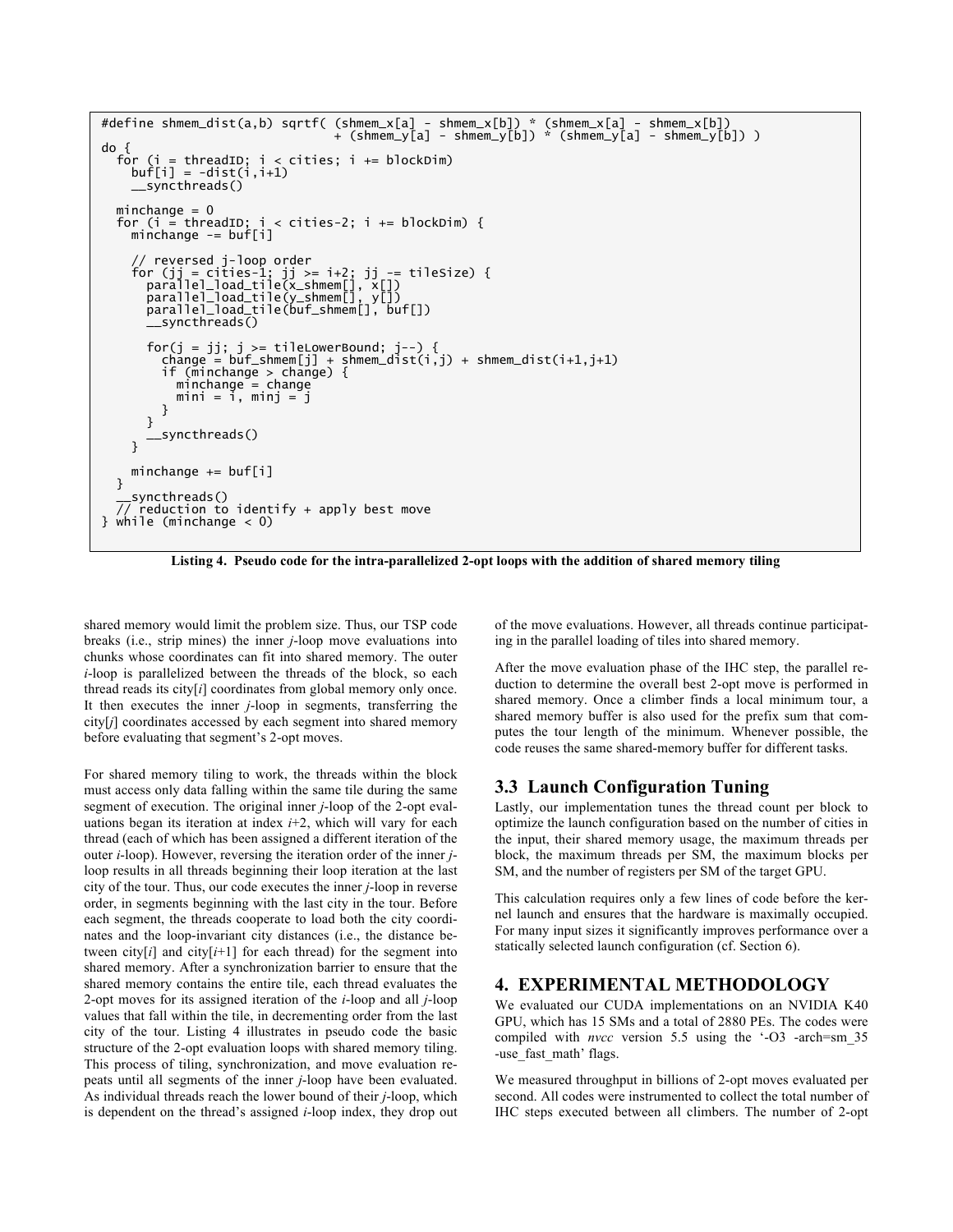evaluations per IHC step can be calculated directly from the number of cities. We measured the runtime of the entire kernel execution, exclusive of all CPU initialization code.

The throughput measurements were collected on the first *n* points of the 'd18512.tsp' input from TSPLIB [26]. For each implementation and city count, we ran a sufficient number of random independent climbers to fully load the target GPU and to result in at least one second of kernel runtime. Each measurement was performed 3 times for each input size and implementation and the best of the 3 runs was recorded. In addition to the throughput measurements, we also examined solution quality using several other TSPLIB inputs.

In addition to comparing between several CUDA implementations, we compared our 2-opt TSP solver to a parallel CPU solver based on the same IHC algorithm. Our OpenMP implementation is also hand optimized. We evaluated the OpenMP code on a single node of the TACC Maverick system, consisting of two 2.8 GHz Intel Xeon E5-2680 v2 Ivy Bridge processors with 10 cores each and 256 GB of memory. The CPU code was compiled with *icc* version 14.0.1 using the '-xhost -O3 -openmp' flags. For each input size, we ran the same number of independent CPU climbers as for the GPU implementation to which we compare the throughput, rounded up to the number of OpenMP threads.

### **5. INVESTIGATED CODE VERSIONS**

We implemented several CUDA versions of our hierarchically parallelized TSP solver (a version with all of the optimizations described in Section 3 as well as intermediate versions to quantify the impact of individual optimizations), four CUDA codes based on the two existing GPU 2-opt TSP solvers, and an OpenMP version. This section describes each implementation evaluated in Section 6.

### **5.1 Distance Matrix—Shared (matr\_s)**

The *matr s* code is an implementation of the O'Neil et al. [19] climber-per-thread approach that stores a distance matrix in shared memory and is limited to problem sizes of 110 or fewer cities. The distance matrix is calculated in parallel at the beginning of kernel execution. Each climber stores its tour order in a separate array of cities in local memory. This code includes all optimizations described in Section 2.1. The original O'Neil et al. code uses persistent thread blocks and requires a worklist of climbers to ensure load balance. Our re-implementation instead allows the launch of many more thread blocks than there are SMs, which enables the GPU to automatically load balance climbers via block-to-SM assignment. This simplifies the code and results in performance similar to that of the original implementation.

# **5.2 Distance Matrix—Global (matr\_g)**

The *matr\_g* code is a naïve re-implementation of the O'Neil et al. algorithm that can solve larger problems. It stores the distance matrix in global memory and does not use shared memory at all. It is limited to problem sizes where the  $O(n^2)$  distance matrix fits in global memory.

### **5.3 Distance Matrix—Global Read-Only Path (matr\_g\_ro)**

The *matr\_g\_ro* code is identical to the *matr\_g* code except that it accesses the distance matrix in global memory via the *ldg()* 

intrinsic, which forces the read to occur through the read-only data cache (texture cache) path and allows the GPU to cache the data on the SMs.

### **5.4 Distance Re-Calculation (calc)**

The *calc* code incorporates two of the main ideas presented in Rocki and Suda's works. It recalculates the distances between cities as they are needed rather than reading them from a precalculated distance matrix [24]. It also directly permutes the coordinate array to represent the tour order, rather than storing and reading from a separate array of cities [25]. Our implementation stores the city coordinates in local memory and does not use shared memory. Because each climber is assigned to an individual thread, permuting the city coordinates requires each thread to have its own copy of the coordinate arrays. This would not be possible in the limited amount of available shared memory. This implementation can solve problem sizes up to around 4000 cities, limited by the local memory size.

# **5.5 Intra-Parallelization—Global (intra)**

The *intra* code is an implementation of the approach described in Section 3.1. Instead of assigning a climber to a thread, it assigns climbers to blocks and parallelizes the outer loop of the 2-opt move evaluations between threads. This implementation also does not use shared memory.

### **5.6 Intra-Parallelization + Shared Memory Tiling (tile)**

The *tile* code parallelizes climbers between blocks and move evaluations between threads as in the *intra* code. As described in Section 3.2, it reverses the inner *j*-loop order and tiles city coordinate data into shared memory during inner loop execution.

# **5.7 Intra-Parallelization + Tiling + Tuned Launch Configuration (tuned)**

The *tuned* code's kernel is identical to that of the *tile* code. However, this implementation adds a small section of CPU initialization code to dynamically tune the grid configuration for the given problem size and target GPU, as described in Section 3.3.

# **5.8 OpenMP (cpu)**

The *cpu* code assigns independent climbers to OpenMP threads similarly to the *matr\_s*, *matr\_g(\_ro)*, and *calc* codes. At each IHC step, all possible 2-opt moves are evaluated sequentially. Similarly to the CUDA code, the OpenMP code optimizes the loop nest by caching loop invariant variables in registers. The distances between cities are calculated in parallel at the beginning and stored in a distance matrix. The code stores the tour order in a separate array of city indices. A critical section at the end of a climb determines whether a new global optimum has been found.

# **6. RESULTS**

This section presents and analyzes our experimental results. We examine throughput in billions of 2-opt moves (hereafter referred to as *gigamoves*) per second. We compare our TSP solver to the other GPU versions described above, and we also compare our best GPU version to our OpenMP implementation of the 2-opt solver. Lastly, we discuss solution quality.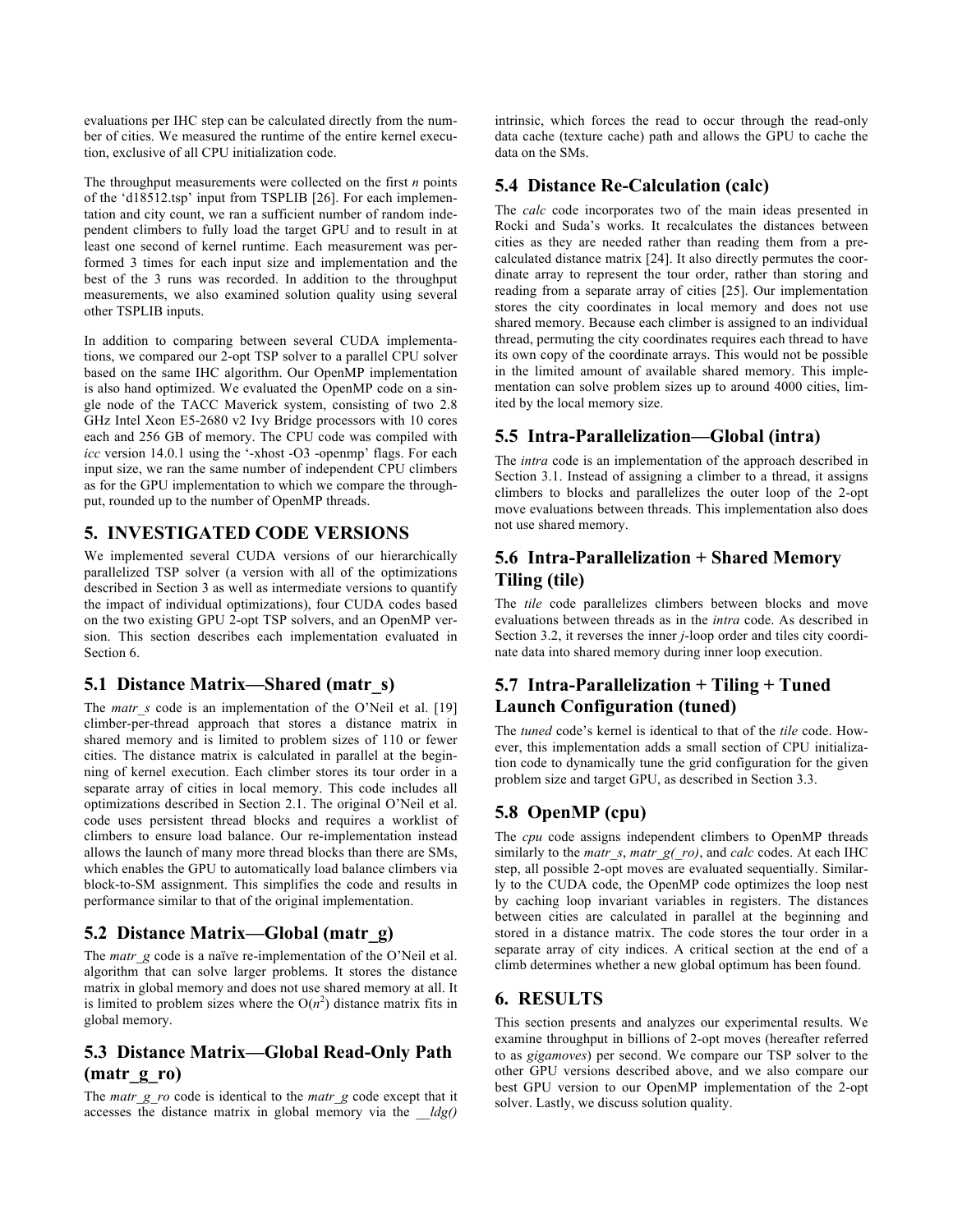#### **6.1 GPU Codes**

Figure 2 displays the throughput of the existing GPU implementations: *matr\_s*, which is limited to problem sizes of 110 or fewer cities due to its  $O(n^2)$  shared memory requirements; *matr g*, which instead stores the distance matrix in global memory; *matr\_g\_ro*, which loads the distance matrix via the read-only data cache path; and *calc*, which re-calculates distances directly from the coordinates (stored in local memory in tour order).

At 110 cities or fewer, *matr\_s* is the winner. *Matr\_g* performs terribly, as expected from a naïve implementation that stores all data in global memory. Reading the global memory distance matrix via the read-only path (*matr\_g\_ro*), which allows the data to be cached in the read-only data cache, rivals the performance of the shared memory version at very small problem sizes. However, the performance tails off quickly as the city count grows, with a large drop in throughput at around 60 cities when the distance matrix exceeds the size of the read-only data cache and another at around 600 cities when the L2 capacity is exceeded.

At larger input sizes, *calc* achieves over 75% of the throughput of the *matr* s code even though it does not use shared memory. Unlike the *matr s* version, *calc* is capable of solving relatively large problem sizes (up to around 4000 cities, which is why *calc*'s throughput drops to zero at the right side of Figure 2). Clearly, smart utilization of the memory hierarchy and the GPU's computation throughput can sometimes allow good performance even in the absence of shared memory use.

Figure 3 shows the performance of our hierarchically parallelized implementation, *intra*, which parallelizes climbers between blocks and each climber's move evaluations between the threads in the block. Like *calc*, this code does not use shared memory. For small problem sizes, *matr\_s* remains the best performing strategy. The *intra* code's throughput rivals that of *calc* at larger problem sizes. Unlike *calc*, which is limited to problems of up to around 4000 cities due to its need to store each thread's coordinates in tour order in local memory, the *intra* code can solve much larger problems. However, *calc* slightly outperforms *intra* for problem sizes supported by both codes due to *intra*'s multi-level parallelization strategy, which incurs a small runtime overhead.

Figure 4 illustrates the performance improvement of each of our two additional optimizations over the intra-parallelized version, once again compared to *matr\_s* and *calc*. The *tile* code tiles city coordinates (in tour order) into shared memory. For the most part, at small problem sizes *matr\_s* remains the winning implementa-



**Figure 2. Throughput (in billions of 2-opt moves evaluated per second) for the existing implementations**

tion. However, at the one examined problem size over 100 cities that is supported by both codes, *tile* slightly outperforms *matr\_s*. (This is because the *matr\_s* code suffers from a significant number of shared memory bank conflicts, whereas the *tile* code is entirely bank conflict-free. We confirmed this behavior via the *nvprof* tool, which on the K40 counts shared bank conflicts via the *shared\_load\_replay* and *shared\_store\_replay* hardware performance counters. For example, for 100 cities and 100,000 climbers, the *matr* s code results in about  $1.3 \times 10^{10}$  shared load replays compared to zero replays for the *tile* code). At larger problem sizes, *tile* significantly exceeds the maximum throughput achieved by the *matr\_s* code on any input. It also significantly outperforms *calc*, achieving nearly 2.5X the throughput of *calc* on their largest shared input size.

The *tile* code suffers from some throughput variance due to suboptimal grid configurations. For example, with 555 cities, it runs 3 thread blocks per SM with 553 threads per block (one for each of the outer *i*-loop iterations), which results in poor occupancy. Our final optimized version, *tuned*, adds a small section of CPU code before the kernel launch to quickly compute the best grid launch configuration for the specific target hardware and problem size. In the 555-city case, it chooses 128-thread blocks and assigns multiple cities to each thread. *Tuned* achieves up to a 3X speedup over *calc*, reaches throughputs of over 60 billion 2 opt moves evaluated per second, and can run all problem sizes whose coordinate arrays fit in GPU memory, i.e., those with up to hundreds of millions of cities.



**Figure 3. Throughput (in billions of 2-opt moves evaluated per second) for our intra-parallelization code**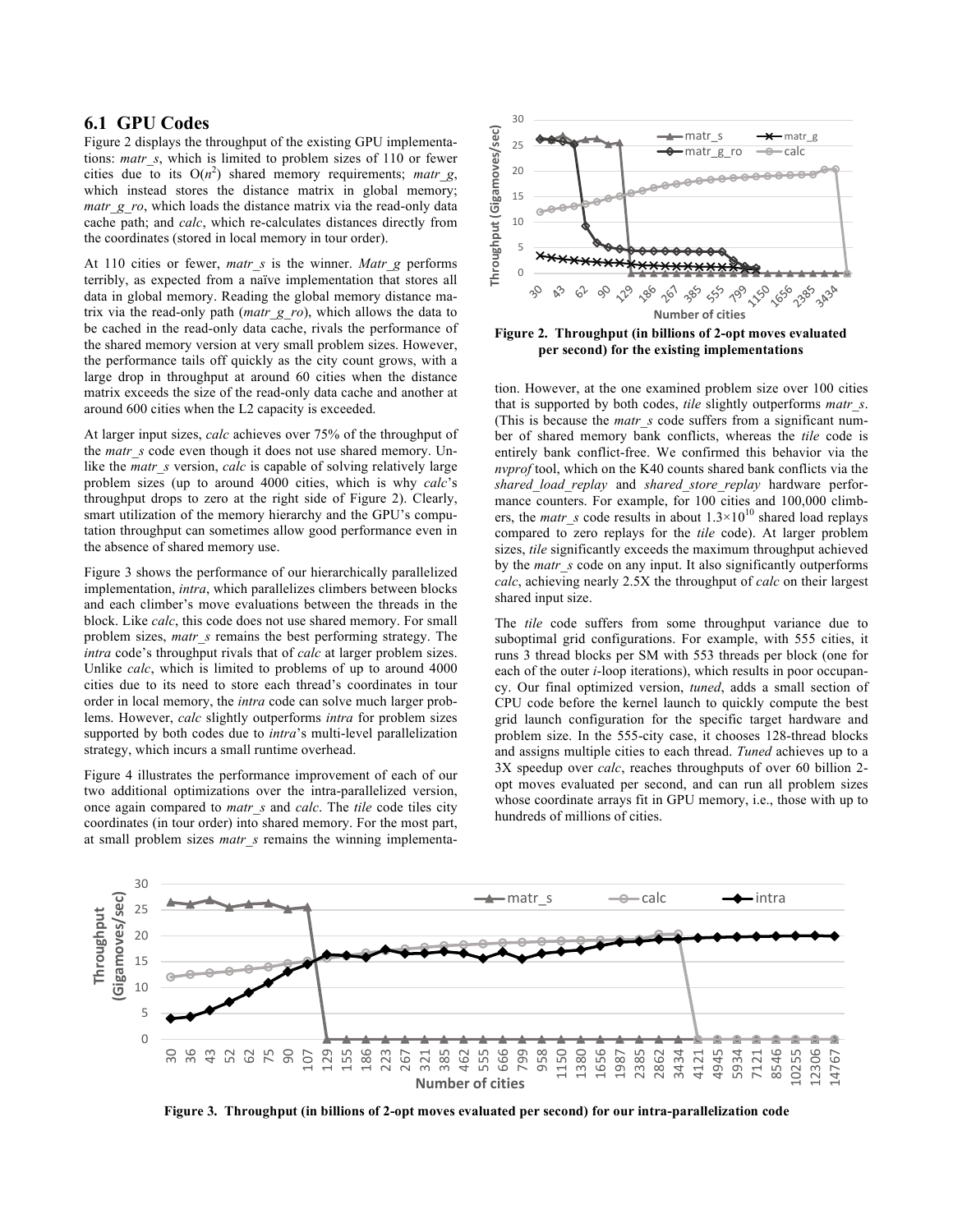

**Figure 4. Throughput (in billions of 2-opt moves evaluated per second) for the shared memory tiling versions of our code**

#### **6.2 Comparison to CPU Code**

We instrumented our OpenMP implementation, *cpu*, to measure its throughput in gigamoves/second identically to how it is done in the GPU code. As we evaluated our OpenMP implementation on 20 Xeon cores, we first examine performance scaling with increasing numbers of threads on the 150-city 'kroA150.tsp' input from TSPLIB. Figure 5 displays the runtime at each thread count up to the number of CPU cores, with all runtimes normalized to that of the sequential CPU code. Figure 5 also includes the normalized GPU (*tuned*) runtime on the same input.

Next we compare the performance of the CPU code (using the best thread count, i.e., 20 threads) to the GPU (*tuned*) code by comparing throughputs on increasing problem sizes. Figure 6 shows the throughput of the *tuned* and *cpu* codes on input sizes up to 8,546 cities. (Our experimental platform has a runtime limit of 12 hours. At problem sizes above 8,546 cities, the OpenMP code timed out before completion). Our *tuned* GPU code on a single K40 outperforms two Xeon E5-2680 v2 processors with twenty cores by up to 8X. The GPU implementation scales well to larger problem sizes, maintaining throughputs of over 60 billion 2-opt moves per second even at thousands of cities. The *cpu* implementation, on the other hand, achieves its maximum throughput around 1600 cities and then begins to lose throughput for larger city counts, presumably due to increased data cache misses. However, it does outperform *tuned* on the smallest tested input.

#### **6.3 Solution Quality**

Figure 7 displays the mean percentage error (i.e., the relative difference in tour length between the best found and the optimal tours) as a function of the problem size for 100,000 independent climbers. The error measurements were collected using the *tuned* code on the first 63 inputs of TSPLIB [26]. Random-restart hill climbing is one of many techniques that can be applied to TSP, and we do not claim that it is the most suitable. However, multistart search algorithms such as IHC are applicable to broad classes of combinatorial optimization problems, and our results suggest the potential for GPUs to greatly accelerate these strategies.

Note that we have previously compared implementation performance measured as throughput in billions of 2-opt move



**Figure 5. Runtime scaling for each tested OpenMP thread count, normalized to the runtime of the sequential CPU code**



**Number of cities**

**Figure 6. Throughput (in billions of 2-opt moves evaluated per second) for our best GPU implementation compared to the OpenMP code with 20 threads**



**Figure 7. Solution quality (mean percentage error from optimal solution) for ranges of problem sizes**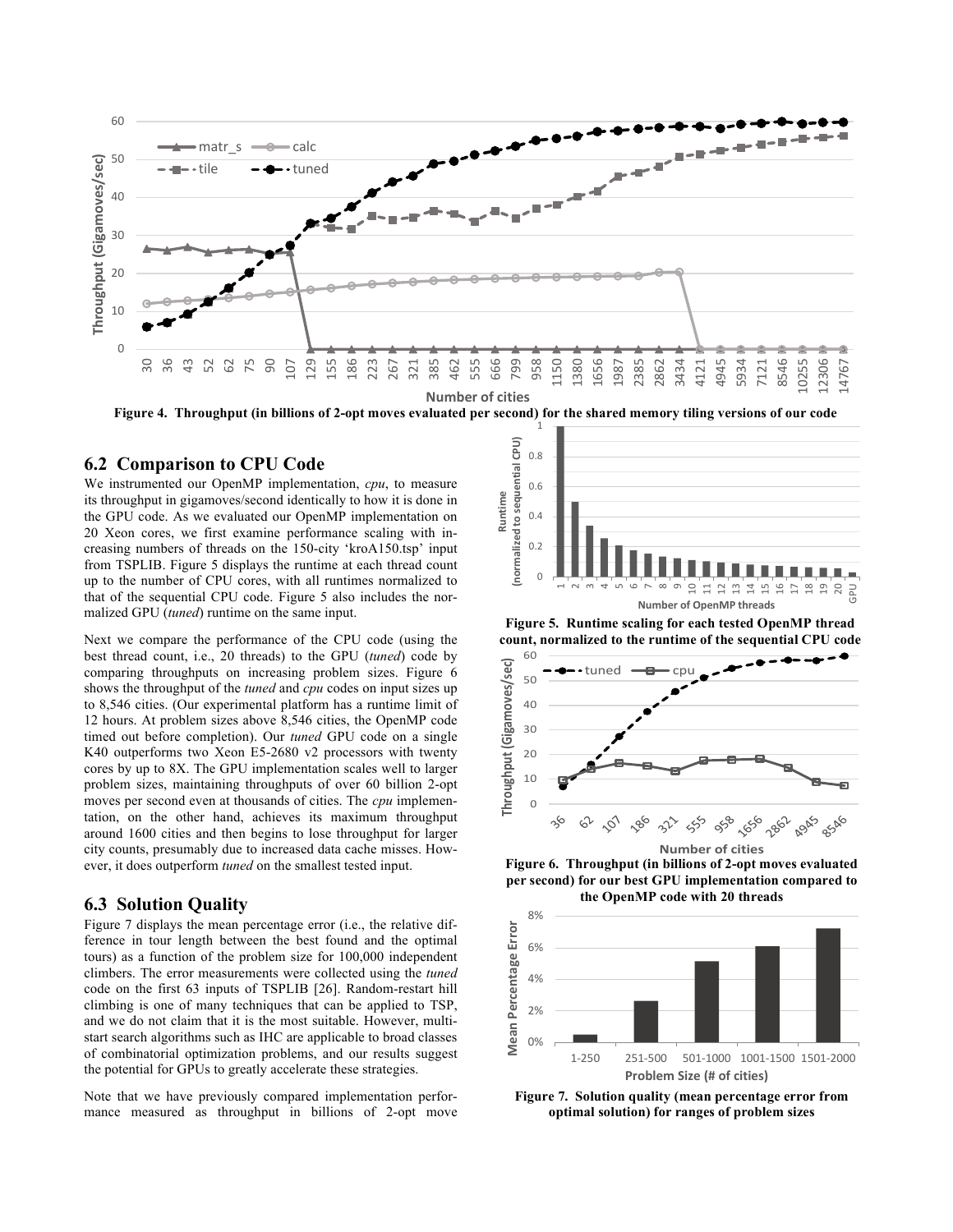evaluations per second, but that the number of climbers launched differed between the *matr*/*calc* implementations and our proposed *tuned* implementation due to the change in the parallelization approach (from climber-per-thread to climber-per-block). Figure 8 displays the speedup of the *tuned* code relative to the *calc* code in climbers per second rather than 2-opt moves per second, collected for each implementation using the same initial tour and the same total climber count (chosen to be the minimum number of climbers required to fully load *calc*). Within the bounds of some indeterminacy for equal-length tours, both codes will yield the same solution given these matched initial conditions. The *tuned* code's much higher throughput results in a significantly higher climbers/second throughput as well, and *tuned* can therefore run more climbers in a fixed amount time. In general, solution quality improves as climber count increases.

#### **7. CONCLUSION**

This paper presents a CUDA version of a heuristic TSP solver based on random-restart hill climbing using 2-opt for local search. Our implementation includes several optimizations over existing work, including a hierarchical parallelism strategy that exploits the hierarchical nature of the GPU hardware to parallelize both independent climbers and the local search within each climb. It leverages shared memory without limiting the solvable problem size by reversing the inner loop of the move evaluation to allow for shared data tiling. It dynamically computes the best kernel launch configuration based on the input size and the underlying GPU's parameters to ensure that the hardware is maximally occupied. Our open-source CUDA implementation is publicly available at http://cs.txstate.edu/~burtscher/research/TSP\_GPU/.

We present our implementation, analyze the performance impact of each of our optimizations, and compare our code's performance to that of existing approaches as well as to a parallel CPU version. Our code on a single GPU evaluates over 60 billion 2-opt moves per second, outperforming other GPU versions by 3X and an OpenMP version run on two 10-core Xeon CPUs by 8X.

Random-restart hill climbing is a common approach to address TSP and other combinatorial optimization problems. Our results suggest that a hierarchical strategy based on parallelizing both independent climbs and the local search may be the most effective technique to accelerate this algorithm on GPUs. The hierarchical climbers-to-blocks and move-evaluations-to-threads parallelization strategy described in this paper is likely also applicable to other iterated local search algorithms, e.g., those where previous local solutions are permuted to seed new climbs, which may improve solution quality.

#### **8. ACKNOWLEDGMENTS**

This work was supported by the U.S. National Science Foundation Graduate Research Fellowship Program under grant 1144466, as well as by NSF grants 1141022, 1217231, 1406304, and 1438963, a REP grant from Texas State University, and grants and gifts from NVIDIA Corporation. The authors acknowledge the Texas Advanced Computing Center for providing the HPC resources used in this study.

#### **9. REFERENCES**

[1] Agarwala, R., Applegate, D.L., Maglott, D., Schuler, G.D., Schaffer, A.A. 2000. A Fast and Scalable Radiation Hybrid Map Construction and Integration Strategy. *Genome Res.* 10, 3 (Mar. 2000), 350-364.



**Figure 8. Speedup in climbers/second throughput of** *tuned* **over** *calc***, measured using the same climber count and initial tour**

- [2] Bai, H., OuYang, D., Li, X., He, L., and Yu, H. 2009. MAX-MIN Ant System on GPU with CUDA. *Proceedings of the Fourth International Conference on Innovative Computing, Information and Control* (Dec. 2009), 801-804.
- [3] Blelloch, G. E. 1996. Programming Parallel Algorithms. *Communications of the ACM*. 39, 3 (Mar. 1996), 85–97.
- [4] Cecilia, J.M., García, J.M., Nisbet, A., Amos, M., and Ujaldón, M. 2013. Enhancing Data Parallelism for Ant Colony Optimization on GPUs. *J. Parallel Distrib. Comput.* 73, 1 (Jan. 2013), 42-51.
- [5] Chen, S., Davis, S., Jiang, H., and Novobilski, A. 2011. CUDA-Based Genetic Algorithm on Traveling Salesman Problem. *Computer and Information Science 2011*, R. Lee, Ed. Springer Berlin, Heidelberg, 241-252.
- [6] Croes, G.A. 1958. A Method for Solving Traveling-Salesman Problems. *Oper. Res.* 6, 791-812.
- [7] Delévacq, A., Delisle, P., and Krajecki, M. 2012. Parallel GPU Implementation of Iterated Local Search for the Travelling Salesman Problem. *Proceedings of the Sixth International Conference on Learning and Intelligent Optimization* (Jan. 2012), 372-377.
- [8] Delévacq, A., Delisle, P., Gravel, M., and Krajecki, M. 2013. Parallel Ant Colony Optimization on Graphics Processing Units. *J. Parallel Distrib. Comput.* 73, 1 (Jan. 2013), 52-61.
- [9] Dorigo, M. 1992. *Optimization, Learning and Natural Algorithms*, Ph.D. thesis, Politecnico di Milano, Italy, 1992.
- [10] Dorigo, M. and Gambardella, L.M. 1997. Ant Colony System: A Cooperative Learning Approach to the Traveling Salesman Problem. *IEEE Transactions on Evolutionary Computation* 1, 1 (Apr. 1997), 53-66.
- [11] Exnar, F., Machač, O. 2011. The Travelling Salesman Problem and its Application in Logistic Practice. *WSEAS Transactions on Business and Economics* 8, 4 (Oct. 2011), 163–173.
- [12] Felsenstein, J. 1995. PHYLIP (Phylogeny Inference Package). Distributed by the author, Department of Genetics, University of Washington, http://evolution.genetics.washington.edu/phylip.html.
- [13] Fujimoto, N. and Tsutsui, S. 2010. A Highly-Parallel TSP Solver for a GPU Computing Platform. *Proceedings of the Seventh International Conference on Numerical Methods and Applications* (Aug. 2010), 264-271.
- [14] Garey, M.R. and Johnson, D.S. 1979. *Computers and Intractability: A Guide to the Theory of NP-Completeness*. W.H. Freeman.
- [15] Johnson, D. and McGeoch, L. 1997. The Traveling Salesman Problem: A Case Study in Local Optimization. *Local Search in Combinatorial Optimization*, E. Aarts and J. Lenstra, Eds. John Wiley and Sons, 215-310.